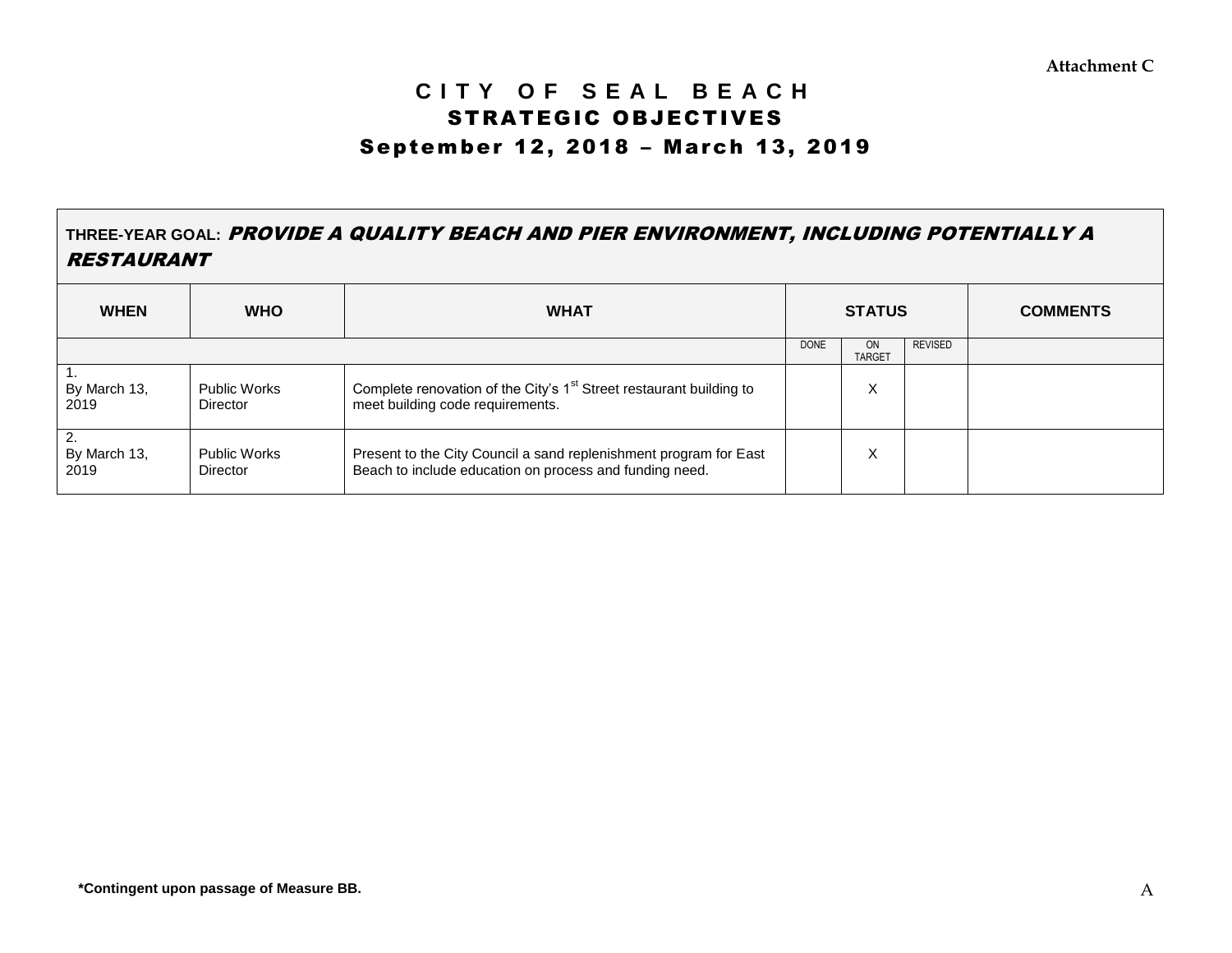۰

| THREE-YEAR GOAL: ACHIEVE SHORT- AND LONG-TERM FISCAL SUSTAINABILITY |                             |                                                                                                                                                                                            |               |                     |                |                 |  |
|---------------------------------------------------------------------|-----------------------------|--------------------------------------------------------------------------------------------------------------------------------------------------------------------------------------------|---------------|---------------------|----------------|-----------------|--|
| <b>WHEN</b>                                                         | <b>WHO</b>                  | <b>WHAT</b>                                                                                                                                                                                | <b>STATUS</b> |                     |                | <b>COMMENTS</b> |  |
|                                                                     |                             |                                                                                                                                                                                            | <b>DONE</b>   | ON<br><b>TARGET</b> | <b>REVISED</b> |                 |  |
| By March 13, 2019                                                   | Director of Public<br>Works | Present results for water and sewer rate increases and make a<br>recommendation to the City Council for action.                                                                            |               | X                   |                |                 |  |
| 2.<br>By March 13, 2019                                             | <b>Finance Director</b>     | Recommend to the City Council for action the contracting of a<br>qualified Project Manager to analyze the City's current fees for<br>services and a realistic mechanism for cost recovery. |               | X                   |                |                 |  |
| 3.<br>By March 13, 2019                                             | <b>Executive Team</b>       | Determine a path forward if Measure BB does pass, and if it<br>does not pass.                                                                                                              |               | X                   |                |                 |  |

 $\blacksquare$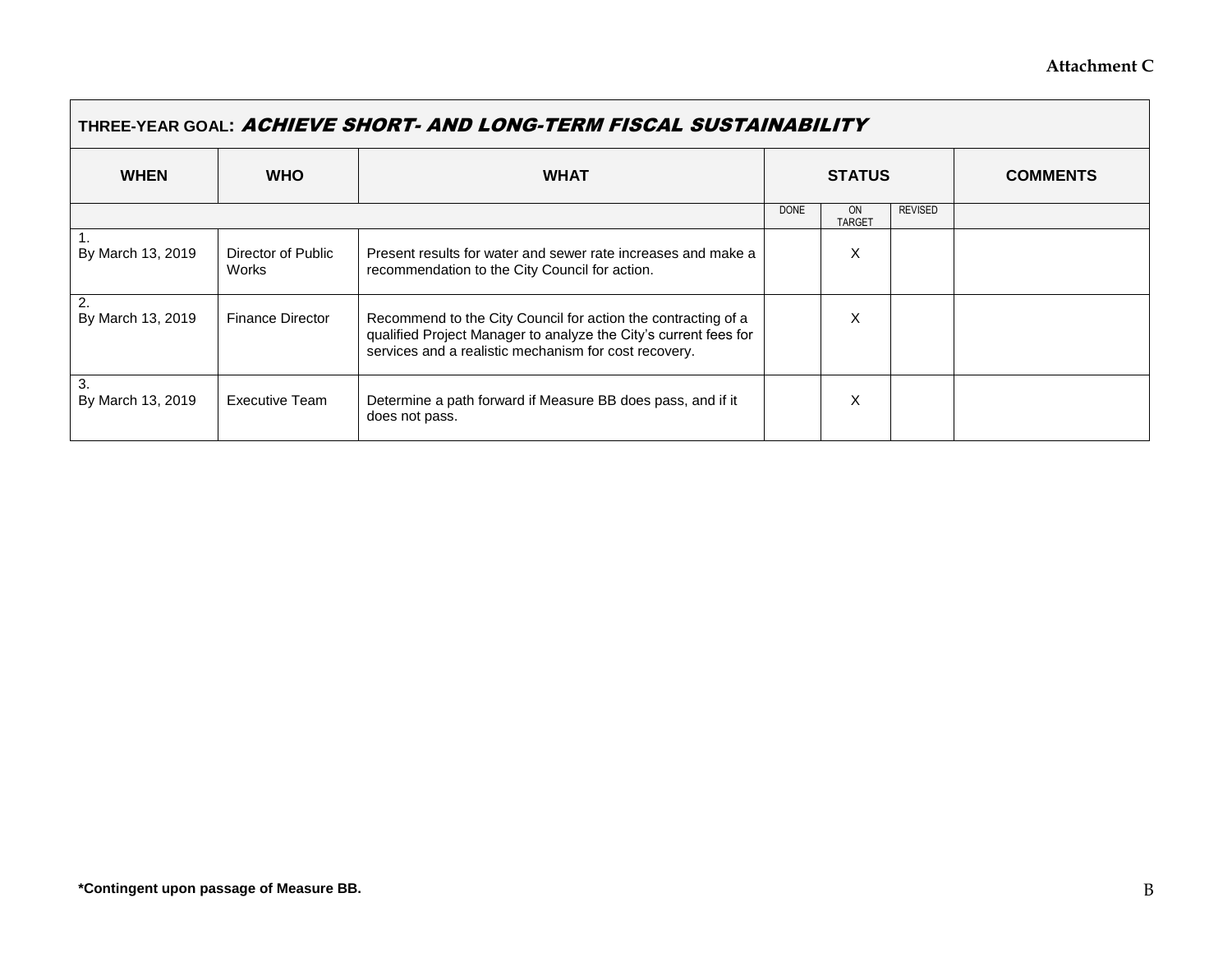## **THREE-YEAR GOAL:** IMPROVE AND MAINTAIN THE INFRASTRUCTURE AND FACILITIES

| <b>WHEN</b>       | <b>WHO</b>                       | <b>WHAT</b>                                                                          | <b>STATUS</b> |                     |                | <b>COMMENTS</b> |
|-------------------|----------------------------------|--------------------------------------------------------------------------------------|---------------|---------------------|----------------|-----------------|
|                   |                                  |                                                                                      | <b>DONE</b>   | ON<br><b>TARGET</b> | <b>REVISED</b> |                 |
| By March 13, 2019 | <b>Assistant City</b><br>Manager | Present to the City Council for consideration a contract for<br>managed IT services. |               | X                   |                |                 |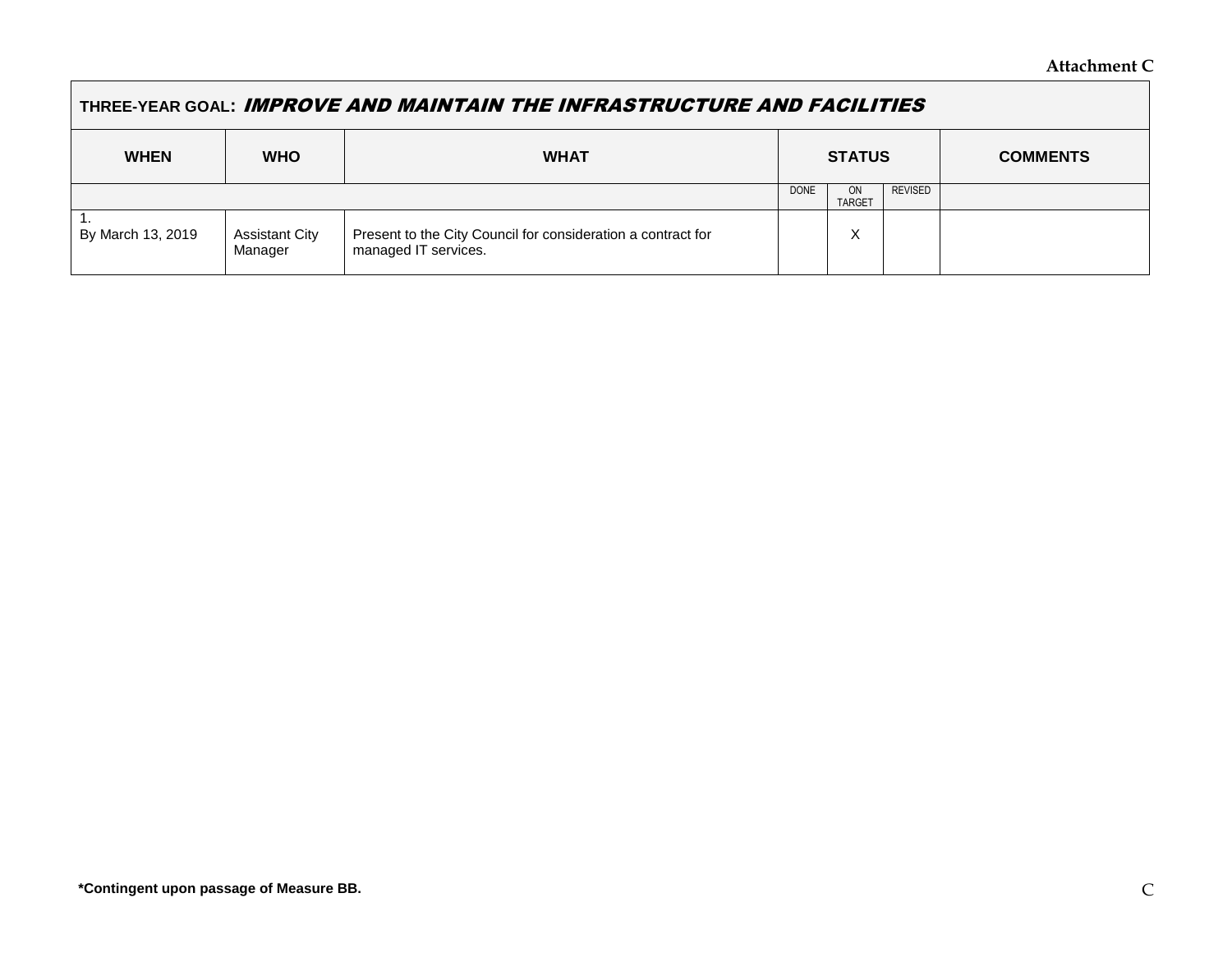$\overline{\phantom{0}}$ 

| THREE-YEAR GOAL: ATTRACT, DEVELOP, COMPENSATE AND RETAIN QUALITY STAFF |                                  |                                                                                                               |                             |                     |                |                 |  |
|------------------------------------------------------------------------|----------------------------------|---------------------------------------------------------------------------------------------------------------|-----------------------------|---------------------|----------------|-----------------|--|
| <b>WHEN</b>                                                            | <b>WHO</b>                       | <b>WHAT</b>                                                                                                   | <b>STATUS</b>               |                     |                | <b>COMMENTS</b> |  |
|                                                                        |                                  |                                                                                                               | D <sub>O</sub><br><b>NE</b> | ON<br><b>TARGET</b> | <b>REVISED</b> |                 |  |
| By March 13, 2019                                                      | <b>Executive Staff</b>           | Present to the City Council an analysis of necessary staffing levels to<br>facilitate future budget planning. |                             | X                   |                |                 |  |
| 2.<br>By March 13, 2019                                                | <b>Assistant City</b><br>Manager | Present to the City Council the financial analysis of the Classification<br>and Compensation study.           |                             | X                   |                |                 |  |
| 3.<br>By March 13, 2019                                                | City Manager                     | Promote civility and decorum through an outreach campaign.                                                    |                             | X                   |                |                 |  |